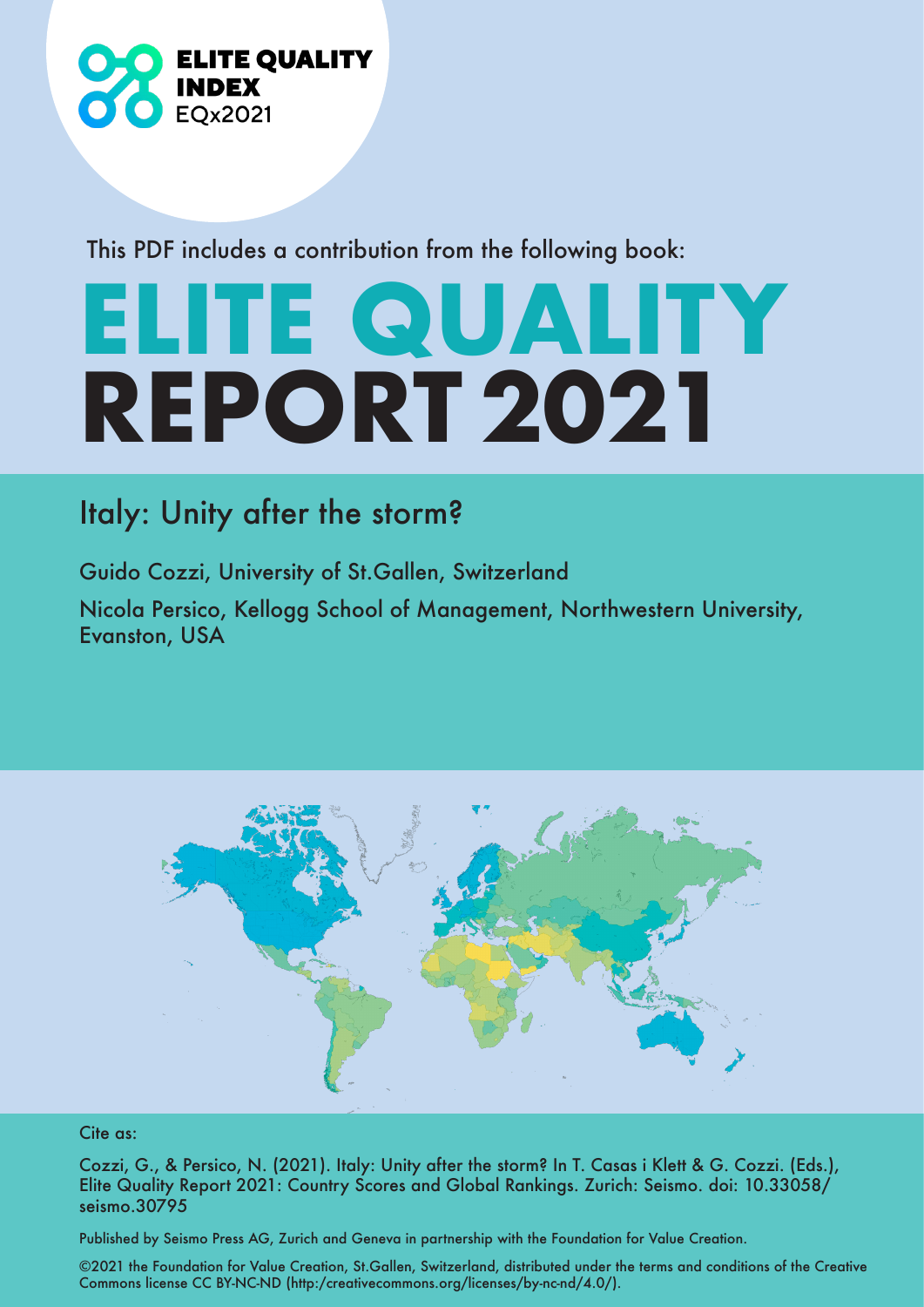## **Italy: Unity after the storm?**

Italian elites faced huge challenges in early 2020 when the COVID-19 pandemic hit the country before any of its neighbours. Their first reaction, to downplay the virus as a type of flu, was tragically wrong. As the pandemic worsened, Italy suffered an extraordinarily high first-wave death toll. The resulting nationwide lockdown was a late overreaction, but at least guaranteed a relatively COVID-free summer. The re-opening of the economy and a general belief that COVID-19 had been vanquished left the Italian government unprepared for the second wave, to which it reacted even more slowly. As a result, Italy's cumulative COVID-19 mortality rate is appalling, even after adjusting for the higher share of over-65-year-olds affected (COM, iii.8, rank # 105). Restrictive import measures went far beyond those of other countries, plunging Italy to a lowly rank of # 135 in the Percentage of imports targeted by protectionist measures (IPM, iv.10) and a rank of # 119 in the Share of discriminatory government interventions as % of total interventions (DGI, iv.10). All of these failures are manifested in the country's ranking for Government's responsiveness to change in which Italy ranks among the worst in the world (RTC, i.1, rank # 116).

76 During 2020, the country's GDP contracted by 8.9%, while Government debt as % of GDP shot up 155% (DBT, iii.9, rank # 139) in order to avoid worsening an already massive tax burden (DTR, iii.8, rank # 100). The crisis increased the Youth unemployment rate to among the world's highest (YUN, iv.12, rank # 131), which suggests that Italian elites do not care much about the younger generation or, for that matter, the future. This lack of concern for the young is also apparent in the data for COVID-19 lost schooldays (CLS, iii.7, rank # 91) and in onerous lockdown rules that, for instance, allowed dogs to be walked in parks but excluded small children from playgrounds. School closures and lockdowns imposed a heavy burden on women, who became the primary victims of increased domestic violence.

Female employment dropped, in a country where the Gender wage gap (GWG, iv.12, rank # 119) was already high and the Labor force participation ratio - male vs female (LFR, iv.12, rank # 103) told a sorry story for women. Italy's position in the Labor force participation rate (LFP, iv.12, rank # 129) is likewise disappointing. Elite business models that incentivize the creation of more jobs for women and the young should be urgently developed, especially considering the country's poor ranking in the Labor dependency ratio (LDR, iv.12, rank # 100).

The North-South productivity gap – which is worsened by the existence of Organized crime (OCR, iii.8, rank # 116) predominantly afflicting Southern regions – partly explains the disastrous ranking obtained for Regional redistribution as % of government budget (REG, iii.8, rank # 136).

In February 2021, following a conflict within the semi-populist government coalition led by Guiseppe Conte, the Italian political elites suspended their traditional ideological divisions to form a national unity government headed by former European Central Bank President, Mario Draghi. Hopefully, this concerted effort to overcome political differences will open a new path forward leading to structural reforms and improved Institutional quality (DBI, i.2, rank # 53) and a less stifling Regulatory framework (ECR, i.2, rank # 113). The currently drafted Next Generation EU Recovery Plan, focusing on digitalization, green infrastructure, mobility, education, and research may also enhance Italy's mediocre performance in Internet access (INT, iii.7, rank # 53), Venture capital availability (VCA, ii.6, rank # 121) and Patent applications (PAT, iv.10, rank # 56). However, there is a real risk that a divisive and divided elite system will seek to take advantage of Draghi's EUR 191 billion Next Generation EU budget. This process could plunge Italy into yet another electoral campaign and distract elites from the future-oriented reforms that are needed.

Prof. Guido Cozzi, University of St.Gallen, Switzerland Prof. Nicola Persico, Kellogg School of Management, Northwestern University, Evanston, USA